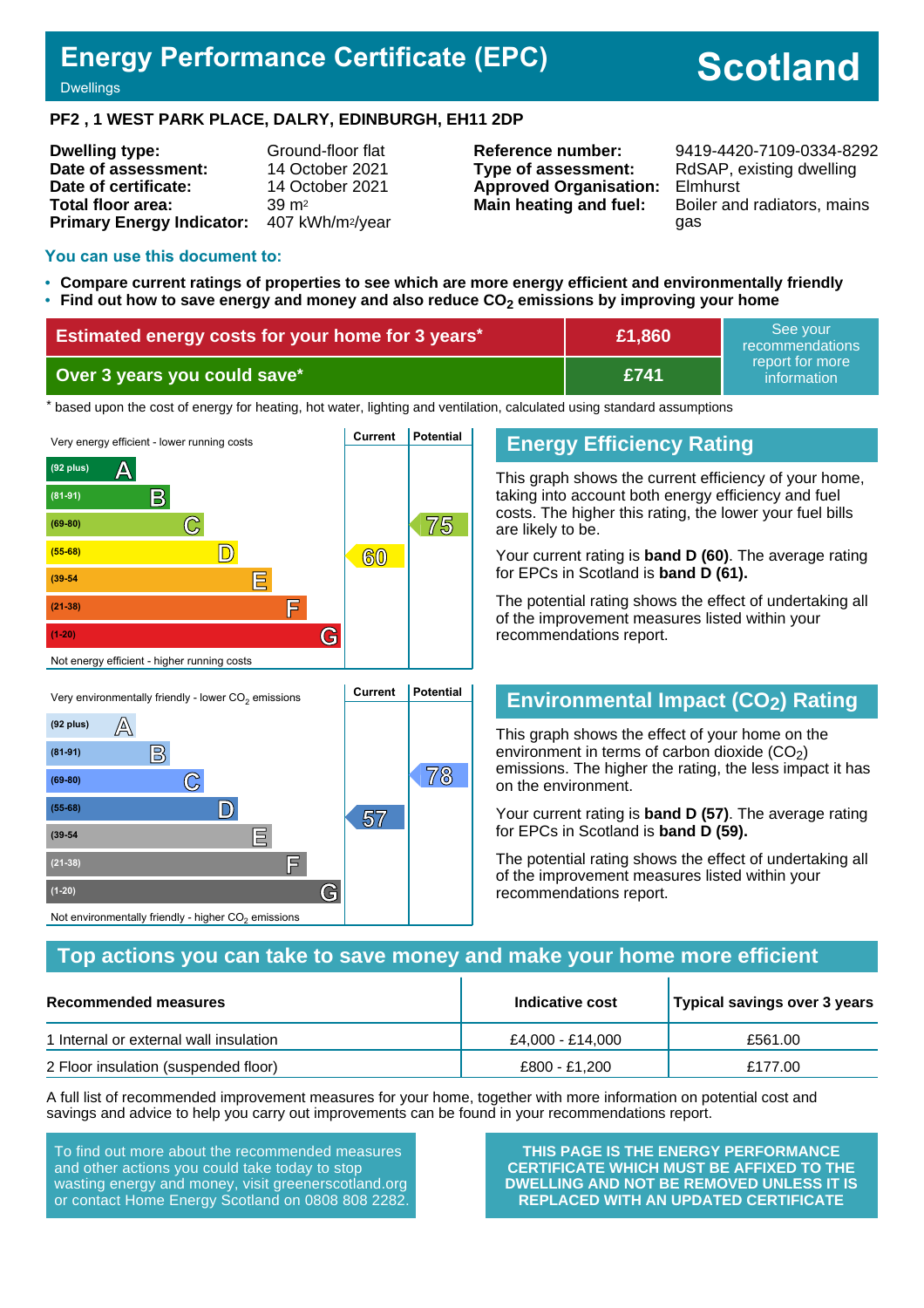## **Summary of the energy performance related features of this home**

This table sets out the results of the survey which lists the current energy-related features of this home. Each element is assessed by the national calculation methodology; 1 star = very poor (least efficient), 2 stars = poor, 3 stars = average, 4 stars = good and 5 stars = very good (most efficient). The assessment does not take into consideration the condition of an element and how well it is working. 'Assumed' means that the insulation could not be inspected and an assumption has been made in the methodology, based on age and type of construction.

| <b>Element</b>        | <b>Description</b>                                           | <b>Energy Efficiency</b> | <b>Environmental</b> |
|-----------------------|--------------------------------------------------------------|--------------------------|----------------------|
| Walls                 | Sandstone or limestone, as built, no insulation<br>(assumed) | $\bigstar x x x x$       | $\bigstar x x x x$   |
|                       | Solid brick, as built, no insulation (assumed)               | ★★☆☆☆                    | ★★☆☆☆                |
| Roof                  | (another dwelling above)                                     |                          |                      |
| Floor                 | Suspended, no insulation (assumed)                           |                          |                      |
| <b>Windows</b>        | Fully double glazed                                          | ★★★☆☆                    | ★★★☆☆                |
| Main heating          | Boiler and radiators, mains gas                              | ★★★★☆                    | ★★★★☆                |
| Main heating controls | Programmer, room thermostat and TRVs                         | ★★★★☆                    | ★★★★☆                |
| Secondary heating     | None                                                         |                          |                      |
| Hot water             | From main system                                             | ★★★★☆                    | ★★★★☆                |
| Lighting              | Low energy lighting in all fixed outlets                     | *****                    | *****                |

## **The energy efficiency rating of your home**

Your Energy Efficiency Rating is calculated using the standard UK methodology, RdSAP. This calculates energy used for heating, hot water, lighting and ventilation and then applies fuel costs to that energy use to give an overall rating for your home. The rating is given on a scale of 1 to 100. Other than the cost of fuel for electrical appliances and for cooking, a building with a rating of 100 would cost almost nothing to run.

As we all use our homes in different ways, the energy rating is calculated using standard occupancy assumptions which may be different from the way you use it. The rating also uses national weather information to allow comparison between buildings in different parts of Scotland. However, to make information more relevant to your home, local weather data is used to calculate your energy use,  $CO<sub>2</sub>$  emissions, running costs and the savings possible from making improvements.

## **The impact of your home on the environment**

One of the biggest contributors to global warming is carbon dioxide. The energy we use for heating, lighting and power in our homes produces over a quarter of the UK's carbon dioxide emissions. Different fuels produce different amounts of carbon dioxide for every kilowatt hour (kWh) of energy used. The Environmental Impact Rating of your home is calculated by applying these 'carbon factors' for the fuels you use to your overall energy use.

The calculated emissions for your home are 72 kg  $CO<sub>2</sub>/m<sup>2</sup>/yr$ .

The average Scottish household produces about 6 tonnes of carbon dioxide every year. Based on this assessment, heating and lighting this home currently produces approximately 2.8 tonnes of carbon dioxide every year. Adopting recommendations in this report can reduce emissions and protect the environment. If you were to install all of these recommendations this could reduce emissions by 1.4 tonnes per year. You could reduce emissions even more by switching to renewable energy sources.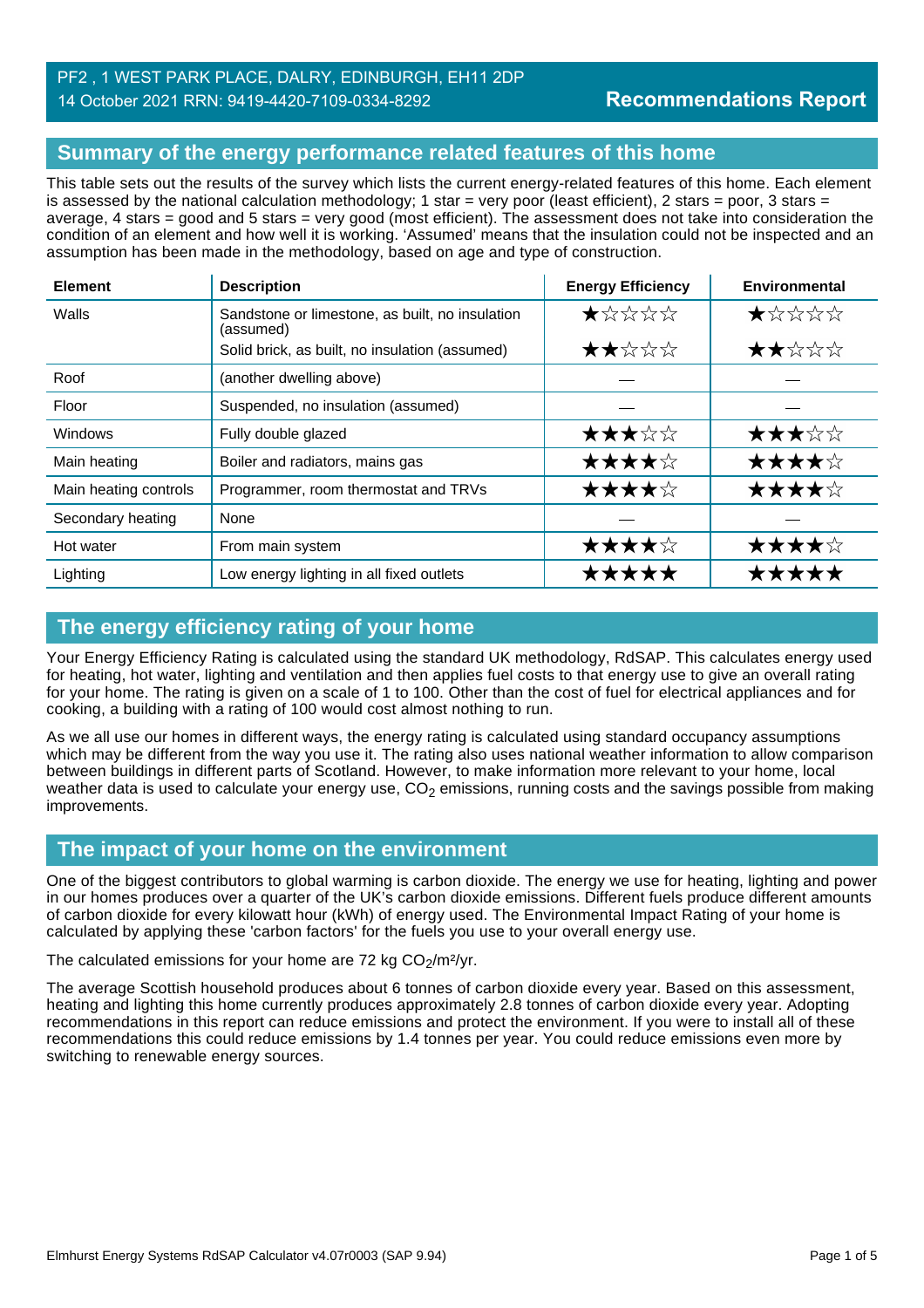| <b>Estimated energy costs for this home</b> |                             |                               |                                 |  |
|---------------------------------------------|-----------------------------|-------------------------------|---------------------------------|--|
|                                             | <b>Current energy costs</b> | <b>Potential energy costs</b> | <b>Potential future savings</b> |  |
| <b>Heating</b>                              | £1,551 over 3 years         | £810 over 3 years             |                                 |  |
| <b>Hot water</b>                            | £201 over 3 years           | £201 over 3 years             | <b>You could</b>                |  |
| Lighting                                    | £108 over 3 years           | £108 over 3 years             | save £741                       |  |
|                                             | Totals $£1,860$             | £1,119                        | over 3 years                    |  |

These figures show how much the average household would spend in this property for heating, lighting and hot water. This excludes energy use for running appliances such as TVs, computers and cookers, and the benefits of any electricity generated by this home (for example, from photovoltaic panels). The potential savings in energy costs show the effect of undertaking all of the recommended measures listed below.

## **Recommendations for improvement**

The measures below will improve the energy and environmental performance of this dwelling. The performance ratings after improvements listed below are cumulative; that is, they assume the improvements have been installed in the order that they appear in the table. Further information about the recommended measures and other simple actions to take today to save money is available from the Home Energy Scotland hotline which can be contacted on 0808 808 2282. Before carrying out work, make sure that the appropriate permissions are obtained, where necessary. This may include permission from a landlord (if you are a tenant) or the need to get a Building Warrant for certain types of work.

| <b>Recommended measures</b> |                                      |                        | <b>Typical saving</b> | <b>Rating after improvement</b> |                    |
|-----------------------------|--------------------------------------|------------------------|-----------------------|---------------------------------|--------------------|
|                             |                                      | <b>Indicative cost</b> | per year              | <b>Energy</b>                   | <b>Environment</b> |
|                             | Internal or external wall insulation | £4,000 - £14,000       | £187                  | $/C$ 72/                        | C73                |
| 2                           | Floor insulation (suspended floor)   | £800 - £1,200          | £59                   | C 75                            | $\mathbb{C}78$     |

## **Choosing the right improvement package**

For free and impartial advice on choosing suitable measures for your property, contact the Home Energy Scotland hotline on 0808 808 2282 or go to www.greenerscotland.org.

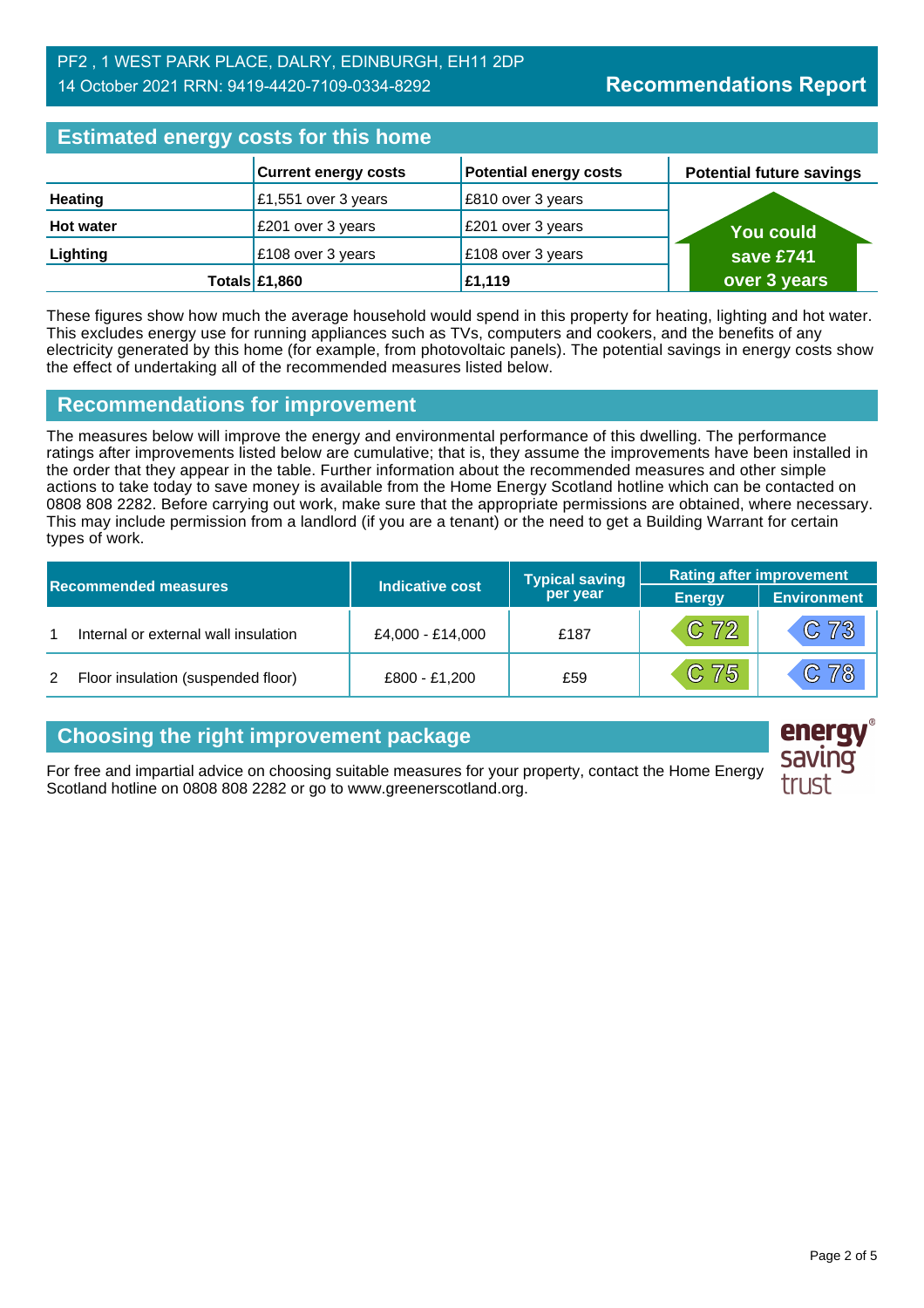#### **About the recommended measures to improve your home's performance rating**

This section offers additional information and advice on the recommended improvement measures for your home

#### **1 Internal or external wall insulation**

Internal or external wall insulation involves adding a layer of insulation to either the inside or the outside surface of the external walls, which reduces heat loss and lowers fuel bills. As it is more expensive than cavity wall insulation it is only recommended for walls without a cavity, or where for technical reasons a cavity cannot be filled. Internal insulation, known as dry-lining, is where a layer of insulation is fixed to the inside surface of external walls; this type of insulation is best applied when rooms require redecorating. External solid wall insulation is the application of an insulant and a weather-protective finish to the outside of the wall. This may improve the look of the home, particularly where existing brickwork or rendering is poor, and will provide longlasting weather protection. Further information can be obtained from the National Insulation Association (www.nationalinsulationassociation.org.uk). It should be noted that a building warrant is required for the installation of external wall insulation. Planning permission may also be required and that building regulations apply to external insulation so it is best to check with your local authority on both issues.

#### **2 Floor insulation (suspended floor)**

Insulation of a floor will significantly reduce heat loss; this will improve levels of comfort, reduce energy use and lower fuel bills. Suspended floors can often be insulated from below but must have adequate ventilation to prevent dampness; seek advice about this if unsure. Further information about floor insulation is available from many sources including www.energysavingtrust.org.uk/scotland/Insulation/Floor-insulation. Building regulations generally apply to this work so it is best to check with your local authority building standards department.

#### **Low and zero carbon energy sources**

Low and zero carbon (LZC) energy sources are sources of energy that release either very little or no carbon dioxide into the atmosphere when they are used. Installing these sources may help reduce energy bills as well as cutting carbon.

**LZC energy sources present:** There are none provided for this home

#### **Your home's heat demand**

You could receive Renewable Heat Incentive (RHI) payments and help reduce carbon emissions by replacing your existing heating system with one that generates renewable heat and, where appropriate, having your loft insulated and cavity walls filled. The estimated energy required for space and water heating will form the basis of the payments. For more information go to www.energysavingtrust.org.uk/scotland/rhi.

| <b>Heat demand</b>           | <b>Existing dwelling</b> | Impact of loft<br>insulation | Impact of cavity<br>wall insulation | Impact of solid wall<br>insulation |
|------------------------------|--------------------------|------------------------------|-------------------------------------|------------------------------------|
| Space heating (kWh per year) | 9.443                    | N/A                          | N/A                                 | (4.523)                            |
| Water heating (kWh per year) | 1.538                    |                              |                                     |                                    |

#### **Addendum**

This dwelling has stone walls and so requires further investigation to establish whether these walls are of cavity construction and to determine which type of wall insulation is best suited.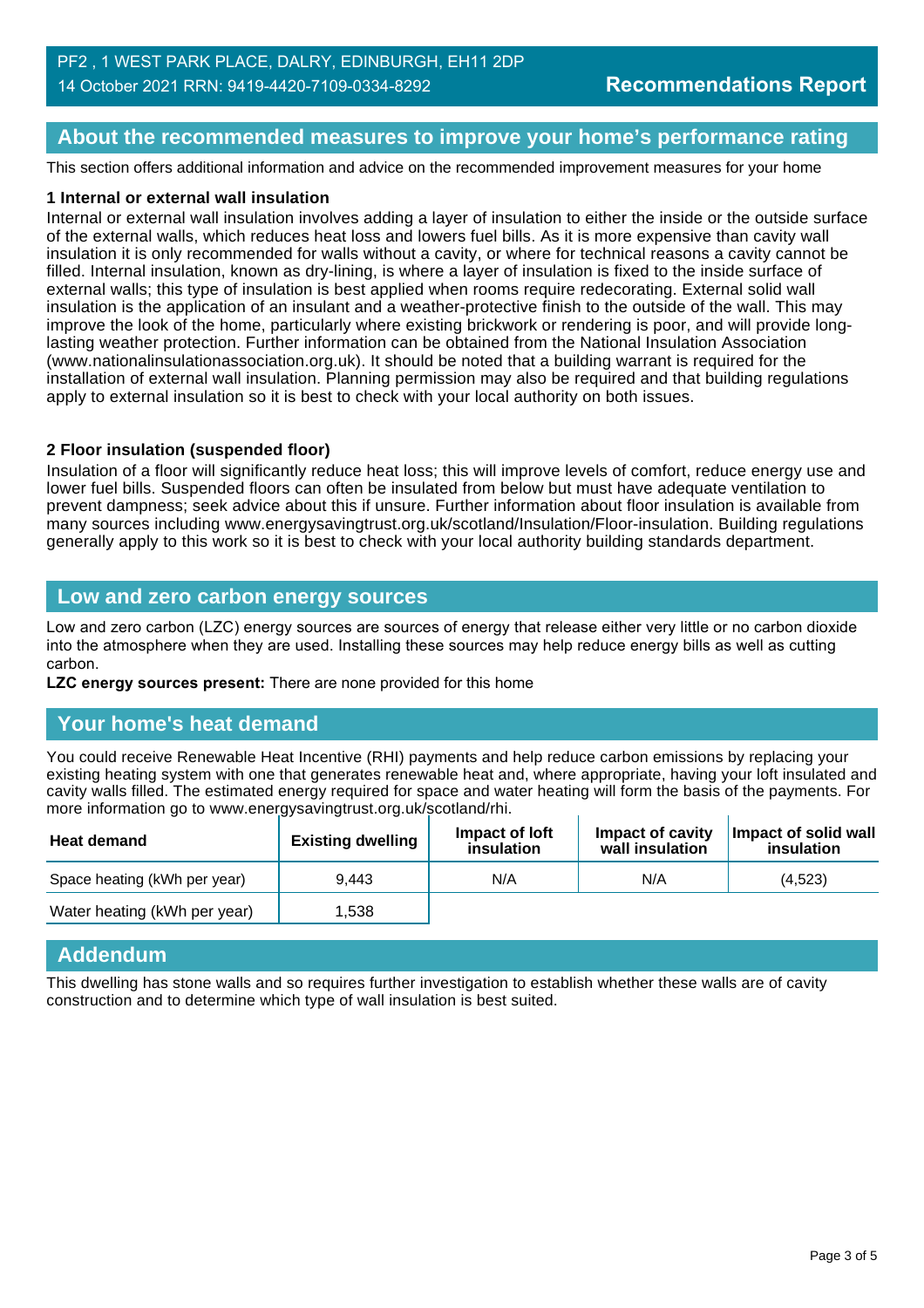## **About this document**

This Recommendations Report and the accompanying Energy Performance Certificate are valid for a maximum of ten years. These documents cease to be valid where superseded by a more recent assessment of the same building carried out by a member of an Approved Organisation.

The Energy Performance Certificate and this Recommendations Report for this building were produced following an energy assessment undertaken by an assessor accredited by Elmhurst (www.elmhurstenergy.co.uk), an Approved Organisation Appointed by Scottish Ministers. The certificate has been produced under the Energy Performance of Buildings (Scotland) Regulations 2008 from data lodged to the Scottish EPC register. You can verify the validity of this document by visiting www.scottishepcregister.org.uk and entering the report reference number (RRN) printed at the top of this page.

| Assessor's name:            | Mr. Alexander Lamb       |
|-----------------------------|--------------------------|
| Assessor membership number: | EES/024326               |
| Company name/trading name:  | J & E Shepherd           |
| Address:                    | 12 Atholl Crescent       |
|                             | Edinburgh                |
|                             | EH <sub>3</sub> 8HA      |
| Phone number:               | 0131 225 1234            |
| Email address:              | edinburgh@shepherd.co.uk |
| Related party disclosure:   | No related party         |

If you have any concerns regarding the content of this report or the service provided by your assessor you should in the first instance raise these matters with your assessor and with the Approved Organisation to which they belong. All Approved Organisations are required to publish their complaints and disciplinary procedures and details can be found online at the web address given above.

#### **Use of this energy performance information**

Once lodged by your EPC assessor, this Energy Performance Certificate and Recommendations Report are available to view online at www.scottishepcregister.org.uk, with the facility to search for any single record by entering the property address. This gives everyone access to any current, valid EPC except where a property has a Green Deal Plan, in which case the report reference number (RRN) must first be provided. The energy performance data in these documents, together with other building information gathered during the assessment is held on the Scottish EPC Register and is available to authorised recipients, including organisations delivering energy efficiency and carbon reduction initiatives on behalf of the Scottish and UK governments. A range of data from all assessments undertaken in Scotland is also published periodically by the Scottish Government. Further information on these matters and on Energy Performance Certificates in general, can be found at www.gov.scot/epc.